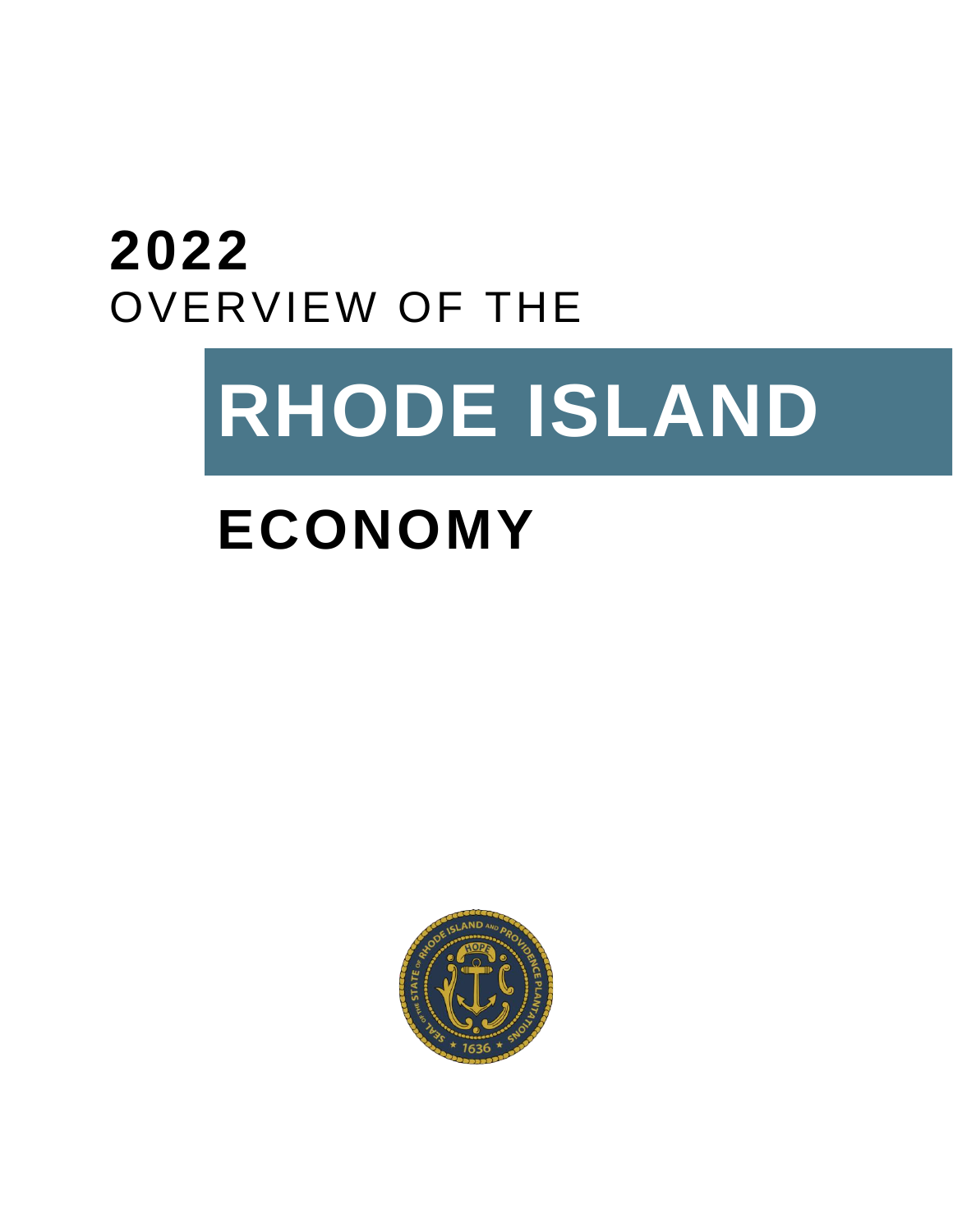The Executive Office of Commerce submits its 2022 Overview of the Rhode Island Economy in accordance with R.I.G.L. § 42-64.19-6(6) which provides that the Secretary of Commerce shall be authorized to "Prepare and submit to the governor, the chairpersons of the house and senate finance committees, and the caseload estimating conference, by no later than April 15 of each year, a comprehensive overview of the Rhode Island economy. The secretary shall determine the contents of the overview and shall determine the important economic data and information that will inform the governor, and the revenue estimating committee on the economic conditions of the state and future issues and forward-looking projects of the Rhode Island economy."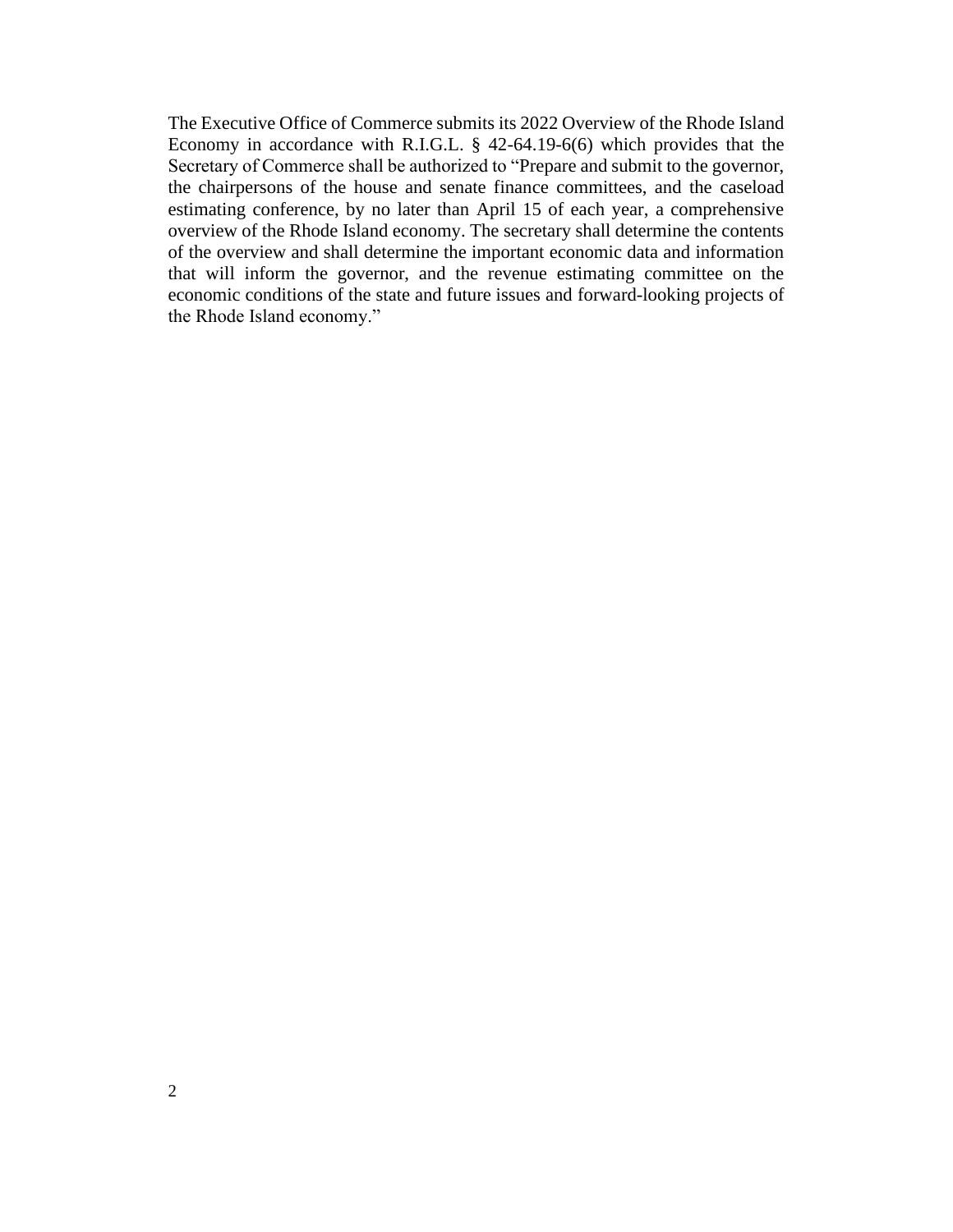# THE 2022 OVERVIEW OF THE RHODE ISLAND ECONOMY

EXECUTIVE OFFICE OF COMMERCE

2022 Overview of the Rhode Island Economy | 3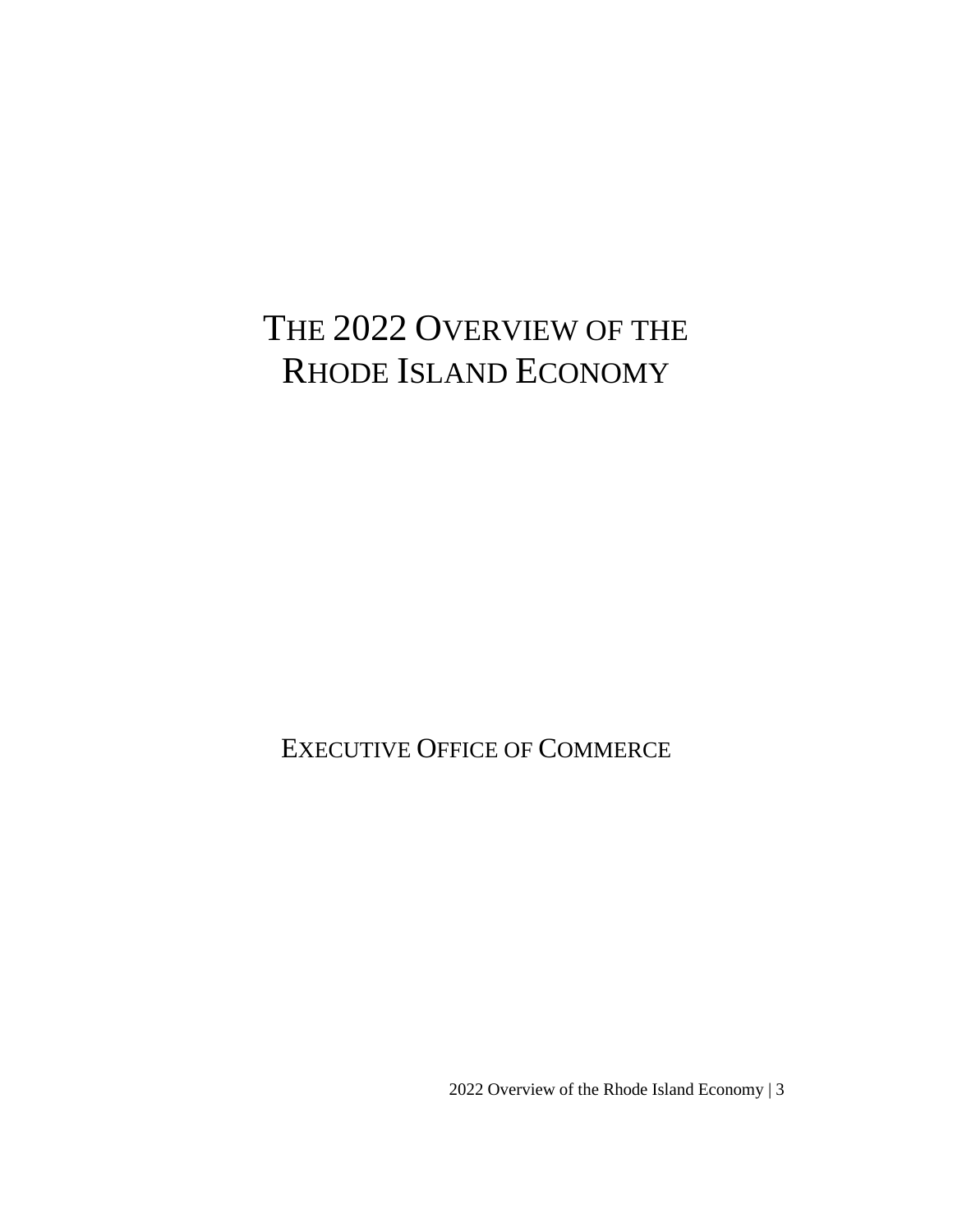#### THE 2022 OVERVIEW OF THE RHODE ISLAND ECONOMY

#### TO THE GOVERNOR AND THE GENERAL ASSEMBLY:

Rhode Island currently stands at an important stage of its economic recovery from the global COVID-19 pandemic. After a difficult year in 2020 as a result of the economic impacts of the pandemic, Rhode Island's economy has rebounded with strength in 2021 and likewise in the beginning of 2022, although several uncertainties remain.

The COVID-19 pandemic had significant and negative impacts on the Rhode Island economy, its business community, and its workforce. Between February 2020 and April 2020, the state's unemployment rate increased from 3.7 percent to 18.4 percent (the 4<sup>th</sup> highest unemployment rate among all 50 states) and the total number of jobs fell from a record high of 507,800 to 399,700 (a loss of 108,100 jobs). The pandemic also had a disproportionate impact on consumerfacing industries, including tourism, retail, and hospitality, as well as small and minority-owned businesses.

Despite the crushing impacts of the COVID-19 pandemic, Rhode Island's economy was able to pivot and rapidly move toward the path to recovery. The state implemented sound public health measures, a sensible reopening strategy, a range of supports for small businesses, and targeted investments in the tourism and hospitality sectors. At the same time, Rhode Island has achieved one of the most successful vaccination campaigns in the country, currently maintaining the highest rate of fully vaccinated individuals among all 50 states. Thanks to these efforts, Rhode Island has consistently ranked in the top third of states on Moody's Backto-Normal Index throughout 2021 and 2022.

As a result of the state's economic and public health response, the Rhode Island economy has experienced a substantial recovery that has continued throughout 2021. From January 2021 to December 2021, the state's unemployment rate declined from 6.3 percent to 4.5 percent, and the total number of Rhode Islandbased jobs increased from 468,200 to 488,000 (an increase of 19,800 jobs), including in the most hard-hit sectors. Unlike in previous recessions, Rhode Island has also recovered all of the manufacturing and construction jobs lost during the COVID-related economic downturn. In addition to its labor force, the state experienced a strong year of economic growth, with real GDP growing 5.5 percent (the highest annual growth rate since 1997).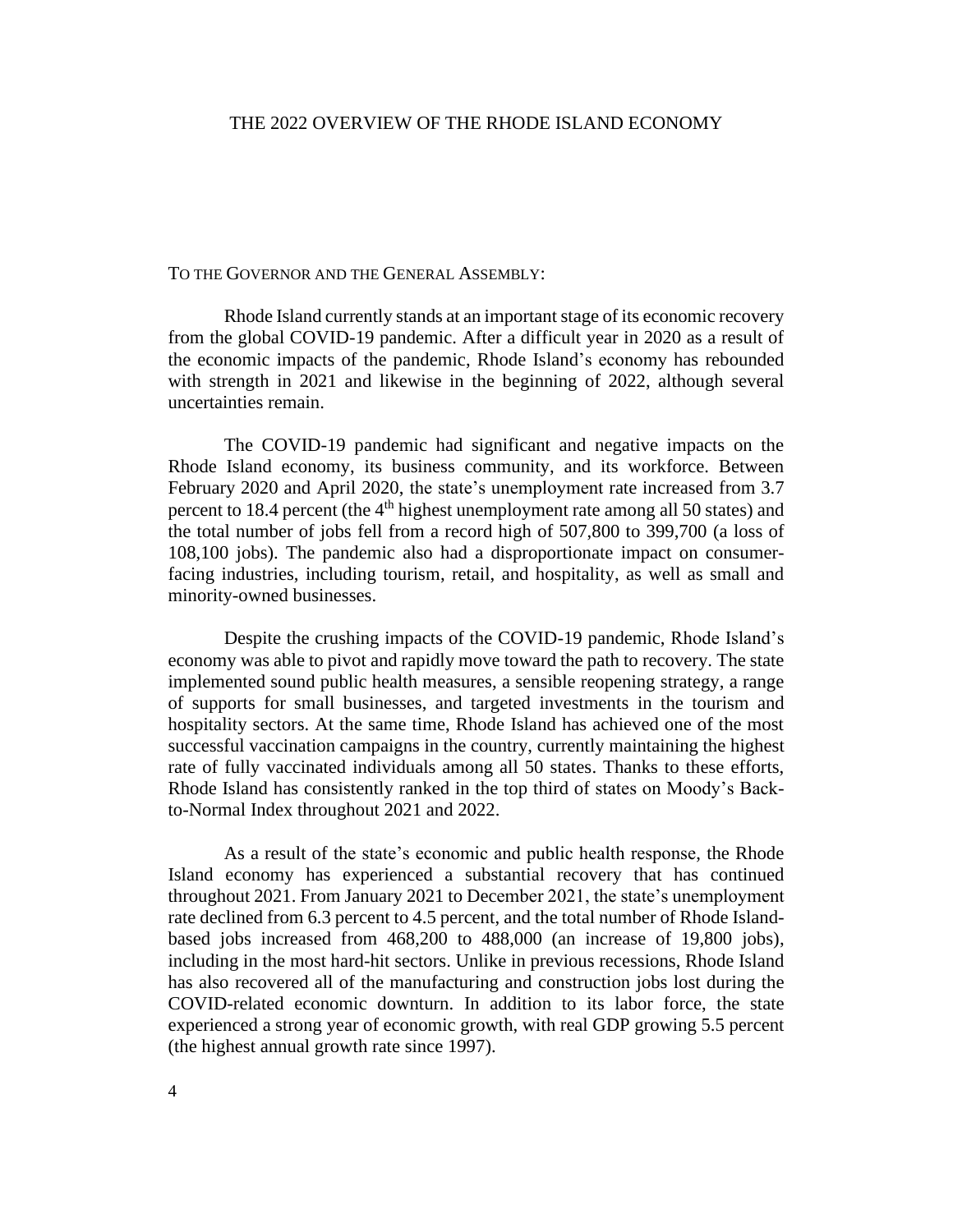Despite this rebound, the Rhode Island economy faces a number of open questions and challenges in the months and years to come, and much work remains to ensure a full, broad-based, and inclusive recovery. One significant source of risk involves potential future waves of the COVID-19 pandemic. In additional, broader macroeconomic challenges, including rising inflation, increasing interest rates, supply chain disruptions, and the ongoing war in Ukraine, remain significant sources of pressure for the entire U.S. economy.

Our team looks forward to partnering in the days, weeks, and months ahead to continue the important work of promoting Rhode Island's full economic recovery.

STEFAN PRYOR SECRETARY OF COMMERCE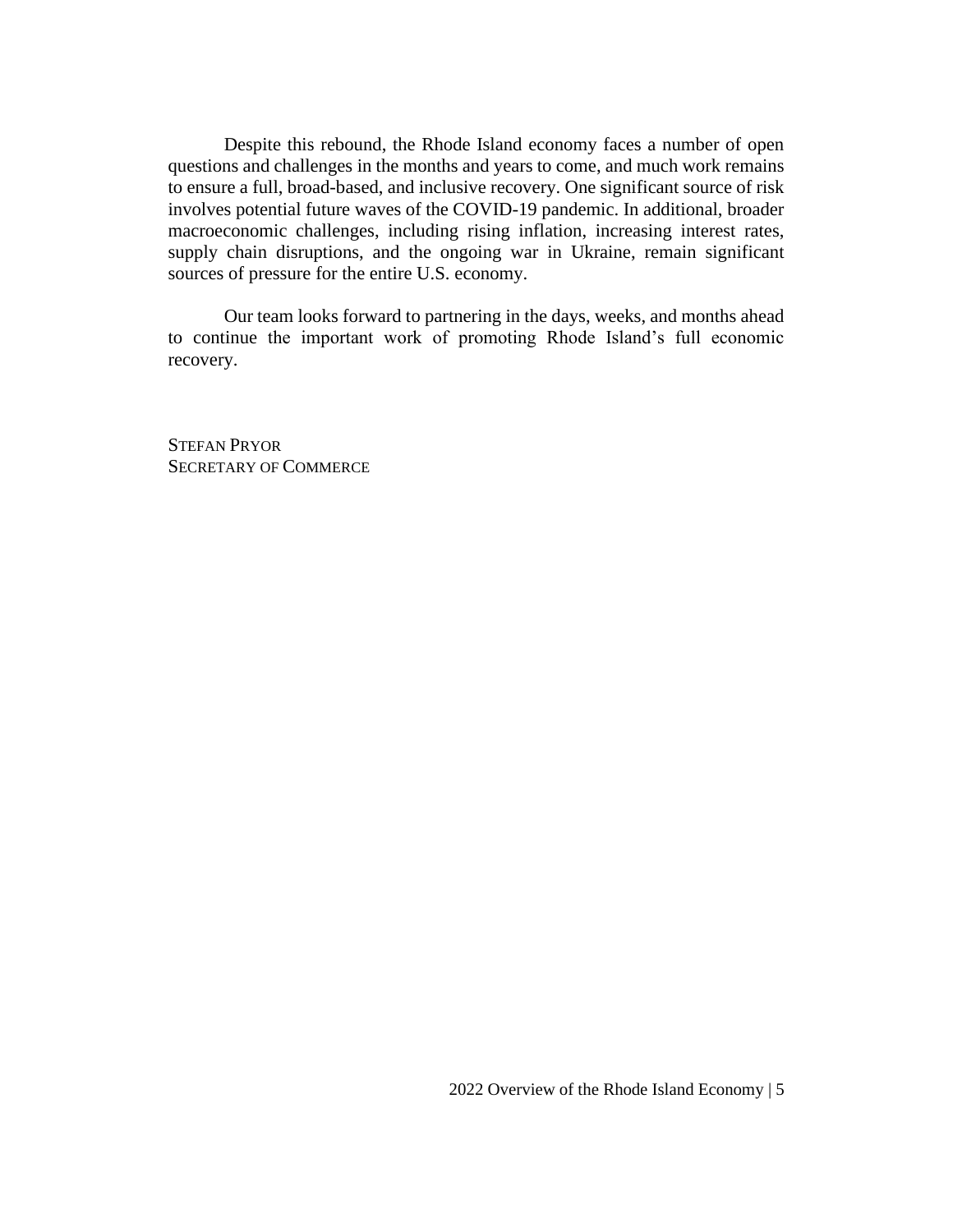# **CONTENTS**

| LETTER TO THE GOVERNOR AND THE GENERAL ASSEMBLY  4 |  |  |  |  |  |
|----------------------------------------------------|--|--|--|--|--|
| <b>CHAPTER 1</b>                                   |  |  |  |  |  |
|                                                    |  |  |  |  |  |
|                                                    |  |  |  |  |  |
|                                                    |  |  |  |  |  |
|                                                    |  |  |  |  |  |
|                                                    |  |  |  |  |  |
| <b>CHAPTER 2</b>                                   |  |  |  |  |  |
|                                                    |  |  |  |  |  |
|                                                    |  |  |  |  |  |
|                                                    |  |  |  |  |  |
|                                                    |  |  |  |  |  |
|                                                    |  |  |  |  |  |
|                                                    |  |  |  |  |  |
|                                                    |  |  |  |  |  |
|                                                    |  |  |  |  |  |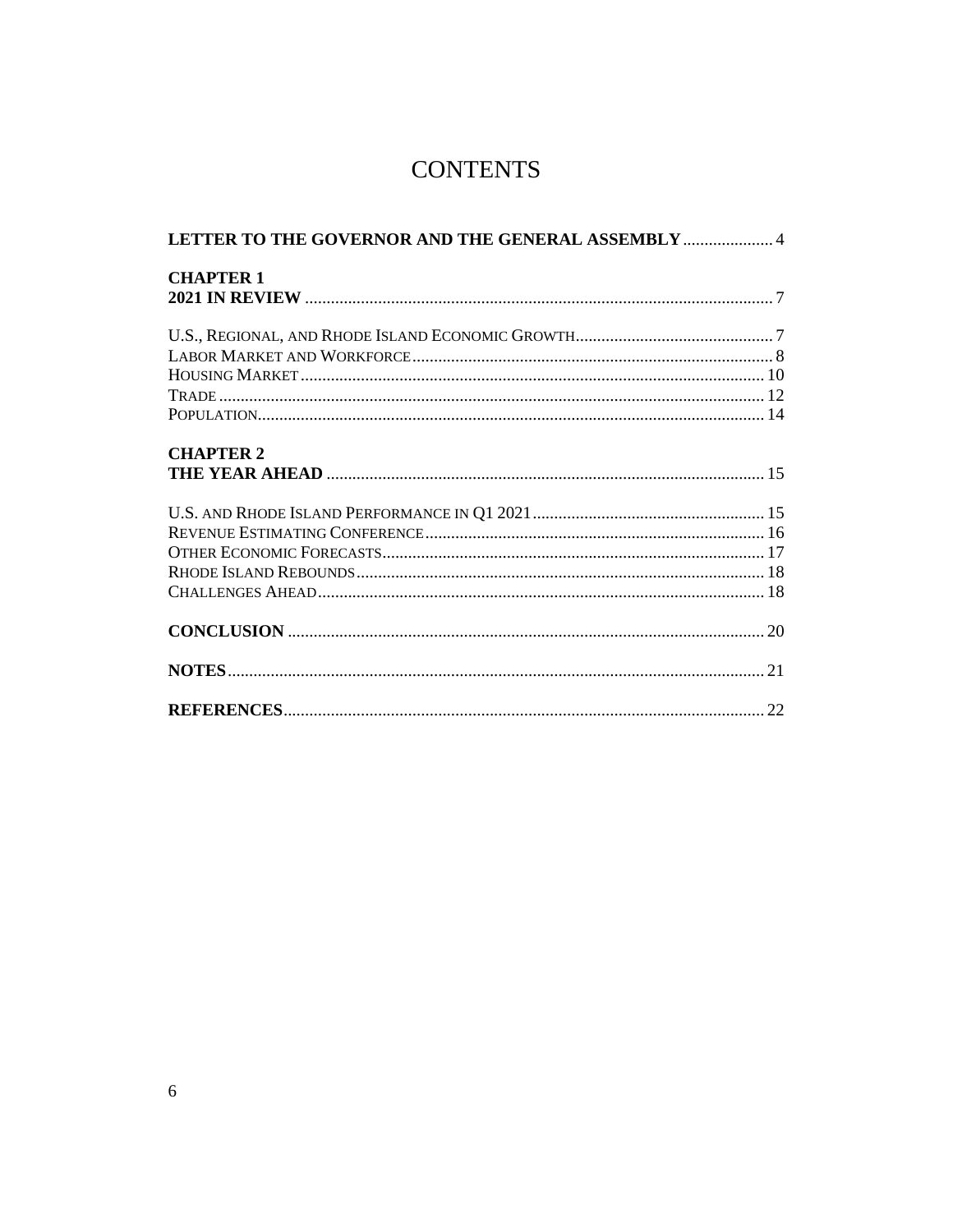#### CHAPTER 1

## 2021 IN REVIEW

The Rhode Island economy rebounded with strength in 2021 after the COVID-related downturn in 2020. The state's economy grew in 2021 with the  $20<sup>th</sup>$ highest GDP growth rate in the country. At the same time, the unemployment rate continued to decline in 2021, falling from a pandemic peak of 18.4 percent in April 2020 to 4.5 percent by December 2021.

Per capita personal income and weekly earnings in Rhode Island continued to grow, and the state's housing market experienced a strong year, with an increase in total units authorized by permits as well as median single-family home prices. However, housing construction remains below historical levels, and housing affordability remains a challenge.

International trade also rebounded in 2021, with increases in Rhode Island's exports and imports as the global economy reopened. Finally, the state's population grew by 4.2 percent between 2010 and 2020.

#### *U.S., Regional, and Rhode Island Economic Developments*

The U.S. economy had a strong year of growth in 2021. Real GDP grew 5.7 percent, and the fourth quarter of 2021 marked the sixth consecutive quarter of economic growth. The New England economy also performed well in 2021. Real GDP in the region grew 5.8 percent (slightly above the national average), driven by employment growth and an increase in wages and salaries. Finally, Rhode Island had a very strong year in 2021. Real GDP grew 5.5 percent, which was the  $20<sup>th</sup>$ highest growth rate in the country and the  $3<sup>rd</sup>$  highest growth rate in New England, outpacing Maine (5.2 percent), Connecticut (4.2 percent), and Vermont (3.5 percent). The expansion in Rhode Island's economy was driven in particular by growth in the industries of Accommodation & Food Services (25.2 percent), Professional & Business Services (15.6 percent), Information (9.5 percent), Manufacturing (7.9 percent), and Construction (6.1 percent). While Rhode Island's economy shrunk in the first quarter of 2021, it experienced growth in the second quarter (17.6 percent), third quarter (2.2 percent), and fourth quarter (5.3 percent). In 2021, Rhode Island experienced the highest annual growth rate in real GDP since 1997.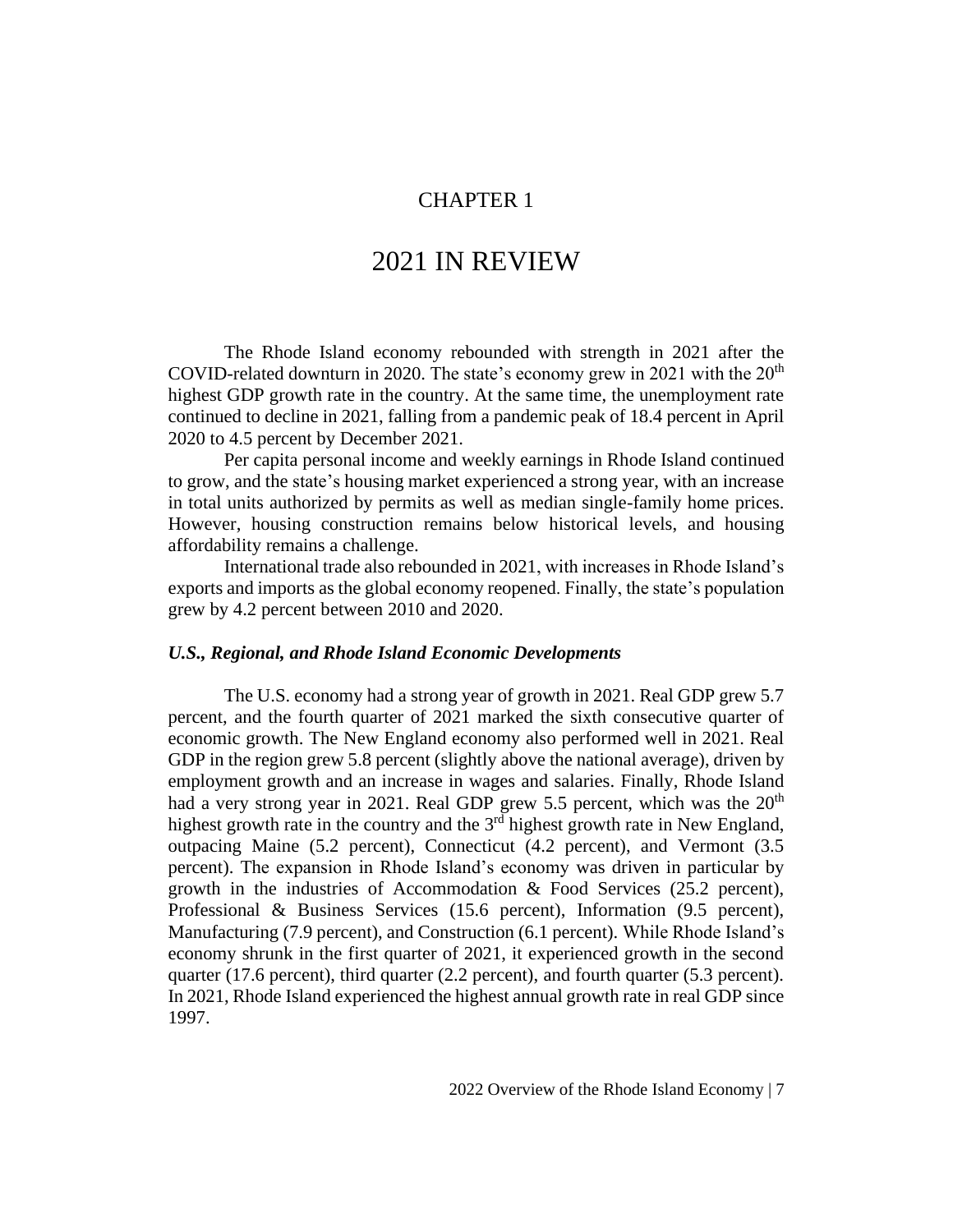

#### **Rhode Island Quarterly GDP in Chained 2012 Dollars 2010-2021**

#### *Labor Market and Workforce*

Rhode Island's economic recovery in 2021 was driven by the strong rebound of its labor market. Between 2020 and 2021, the state's annual average unemployment rate fell from 9.2 percent to 5.6 percent, which was below the rates for Massachusetts (5.7 percent) and Connecticut (6.3 percent). Over the same period, the annual average U.S. unemployment rate fell from 8.1 percent to 5.3 percent. Between January and December 2021, Rhode Island's unemployment rate fell from 6.3 percent to 4.5 percent. Over the same period, Rhode Island's labor force participation rate increased from 63.1 percent to 63.3 percent.

Between January and December 2021, the net number of Rhode Islandbased jobs increased by 19,800 to 488,000. Sectors with the largest job growth in 2021 include Leisure & Hospitality (9,200 jobs), Professional & Business Services (2,400 jobs), and Manufacturing (2,000 jobs). Throughout the course of the pandemic, Rhode Island's Construction and Manufacturing industries were able to remain open, and both industries have recovered all jobs lost during the initial months of the pandemic.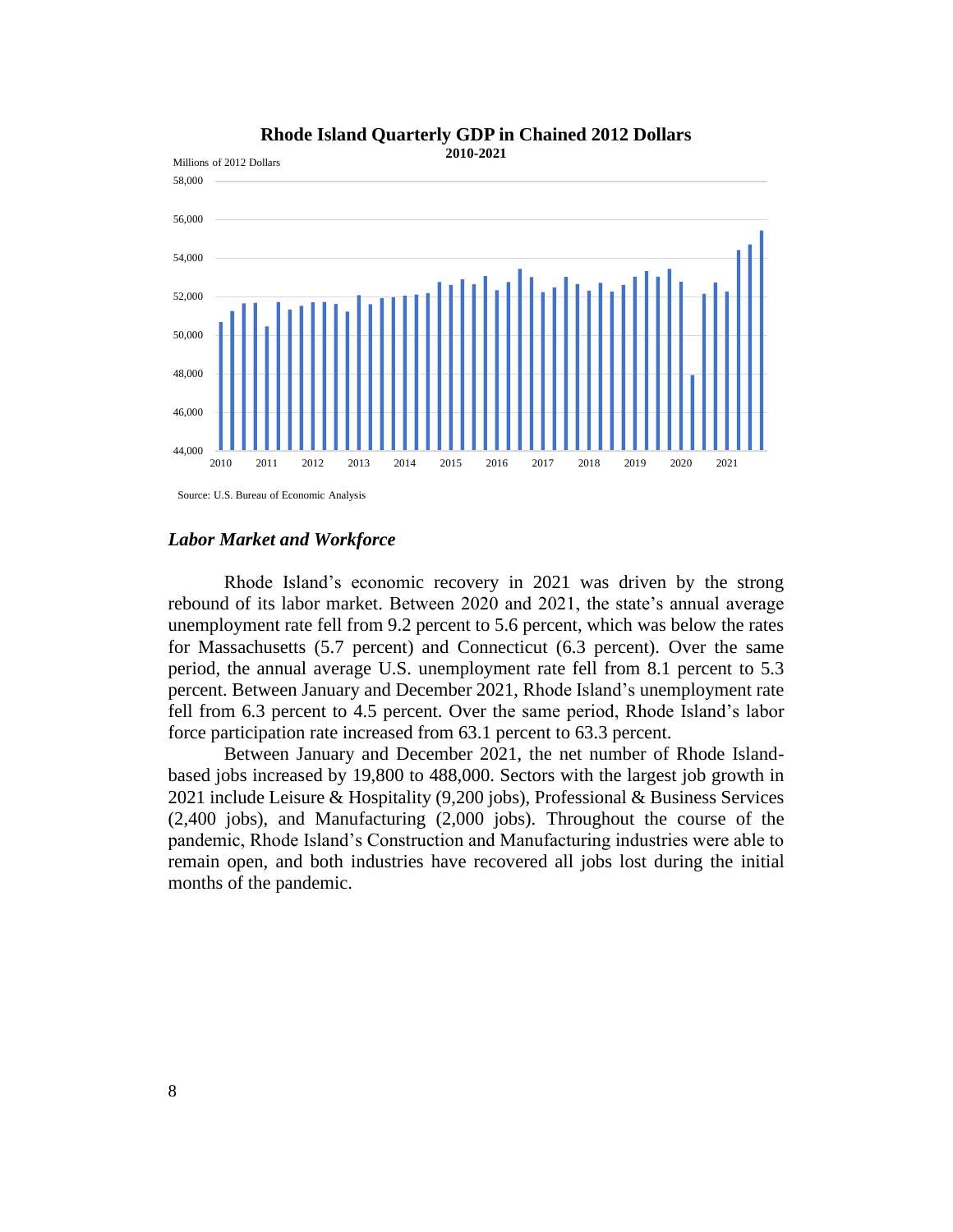

**Rhode Island Seasonally Adjusted Unemployment Rate 2008-2022**

Source: U.S. Bureau of Labor Statistics

In 2021, personal income in Rhode Island increased 5.5 percent to \$67.8 billion. Per capita personal income (PCPI) increased 5.6 percent to \$61,942, which was the 19<sup>th</sup> highest PCPI among the 50 states in the nation. Rhode Island's inflation-adjusted PCPI has also grown steadily since the Great Recession, increasing from \$42,109 in 2009 to \$53,859 in 2020 (the most recent year for which data is available). In 2021, Rhode Island's average weekly earnings for private sector workers stood at \$1,012.32, the 17<sup>th</sup> highest figure among the 50 states and the 4<sup>th</sup> highest in New England (after Massachusetts, Connecticut, and New Hampshire).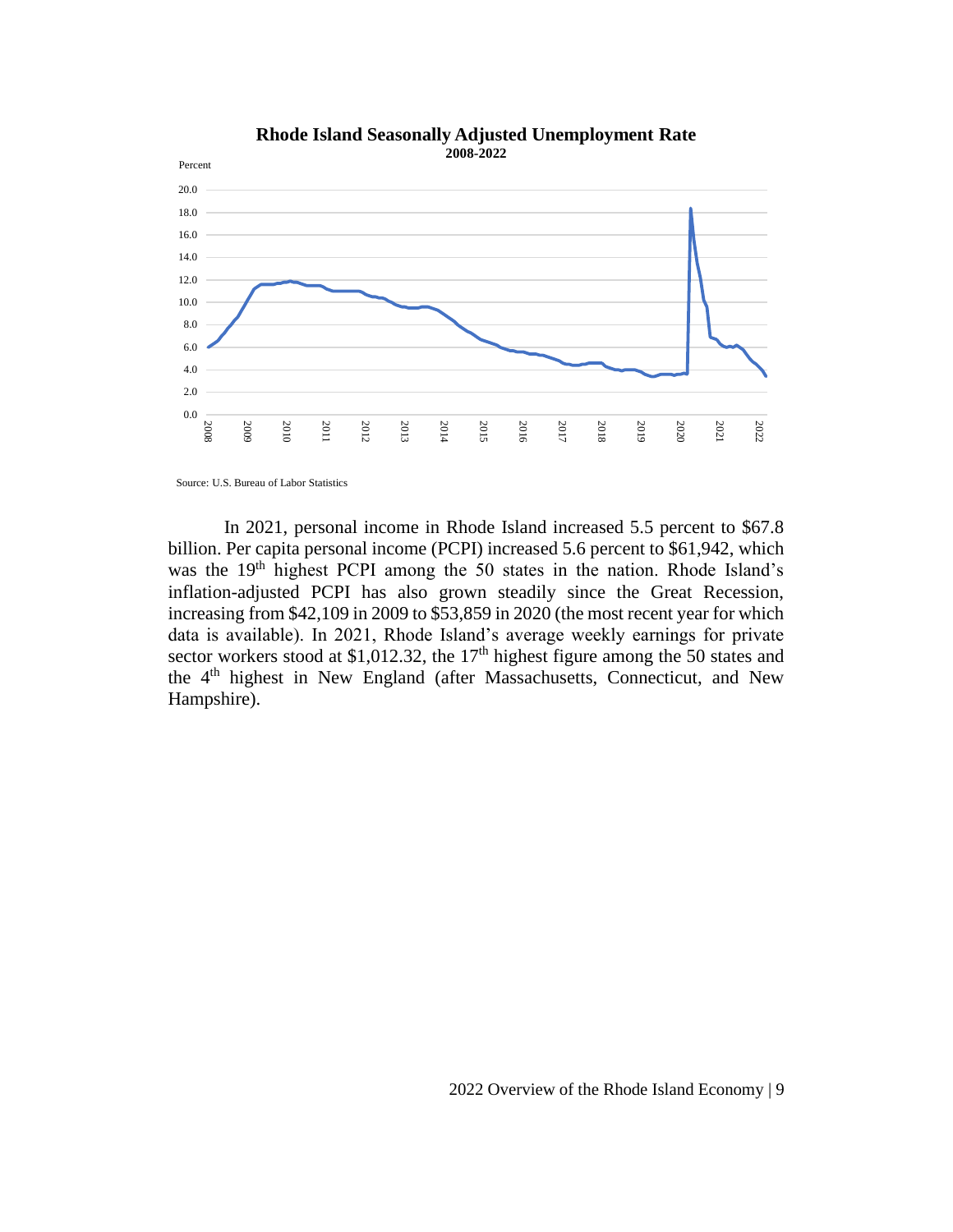

#### *Housing Market*

Rhode Island's housing market had a strong year in 2021, with a year-overyear increase in new privately-owned housing units authorized by permits. Between 2020 and 2021, the total number of new privately-owned housing units authorized by building permits increased from 1,374 to 1,454, which is significantly above the Great Recession low of 700 units in 2011 but well below pre-2007 levels. In 2021, there was a year-over-year increase in the number of permits for single-unit buildings  $(+73)$ , three- or four-unit buildings  $(+9)$ , and buildings with five or more housing units (+42), although there was a decrease in the number of permits for two-unit buildings (-44).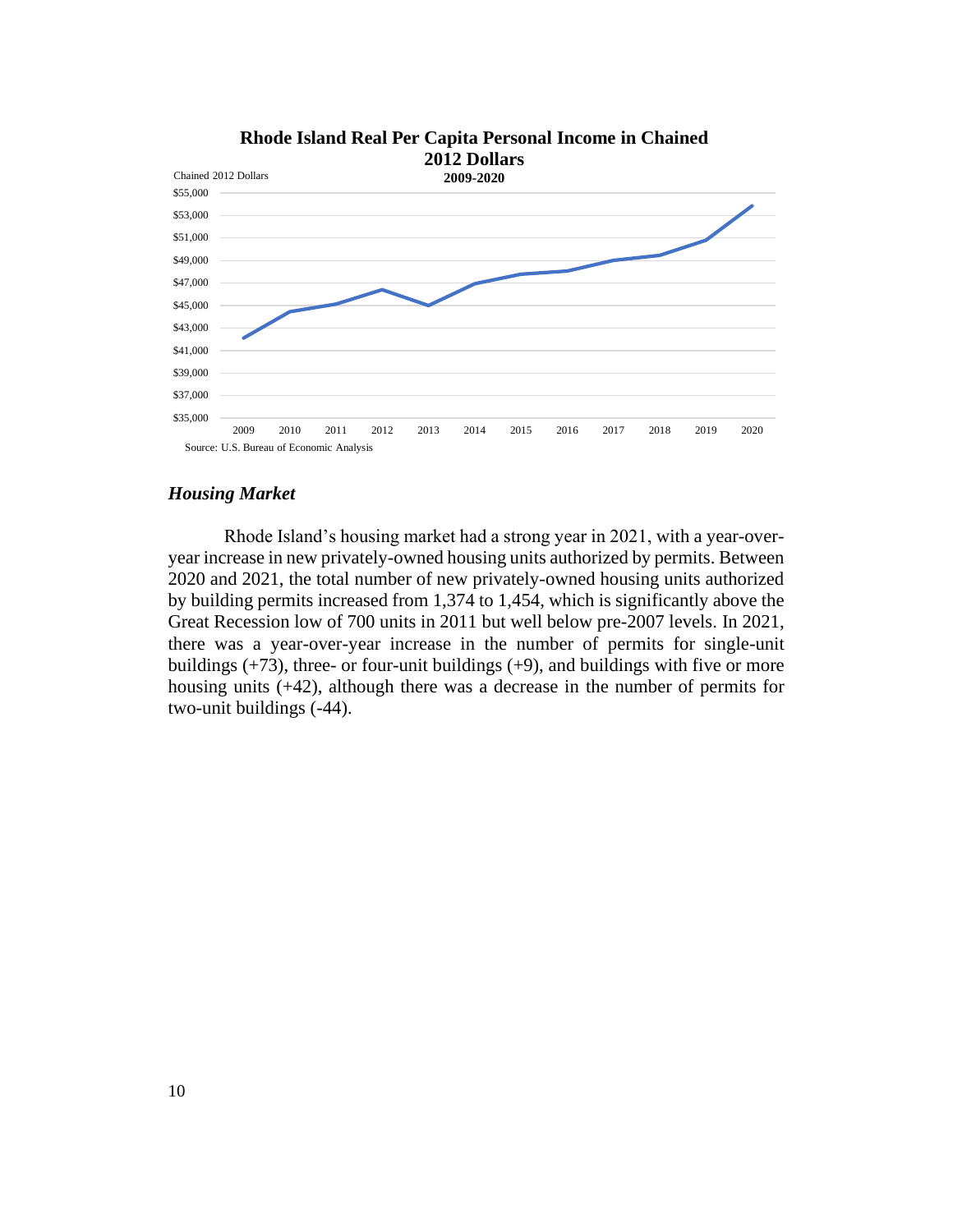

#### **Rhode Island New Privately-Owned Housing Units Authorized by Building Permits 2021 vs. 2020**

**Rhode Island New Privately-Owned Housing Units Authorized by Building Permits** 



Home values in 2021 continued to increase in Rhode Island as in 2020, highlighting the relative strength of the housing market. According to data published by the Rhode Island Association of Realtors, the median single-family home sales price increased from \$319,250 in 2020 to \$365,000 in 2021, marking the 9<sup>th</sup> consecutive year of rising home sales prices. At the same time, average rental costs across the state continued to increase. According to data from HousingWorks RI, the average monthly rental cost for a two-bedroom apartment in Rhode Island increased modestly from \$1,651 in 2020 to \$1,660 in 2021 (but up from \$1,232 in 2009).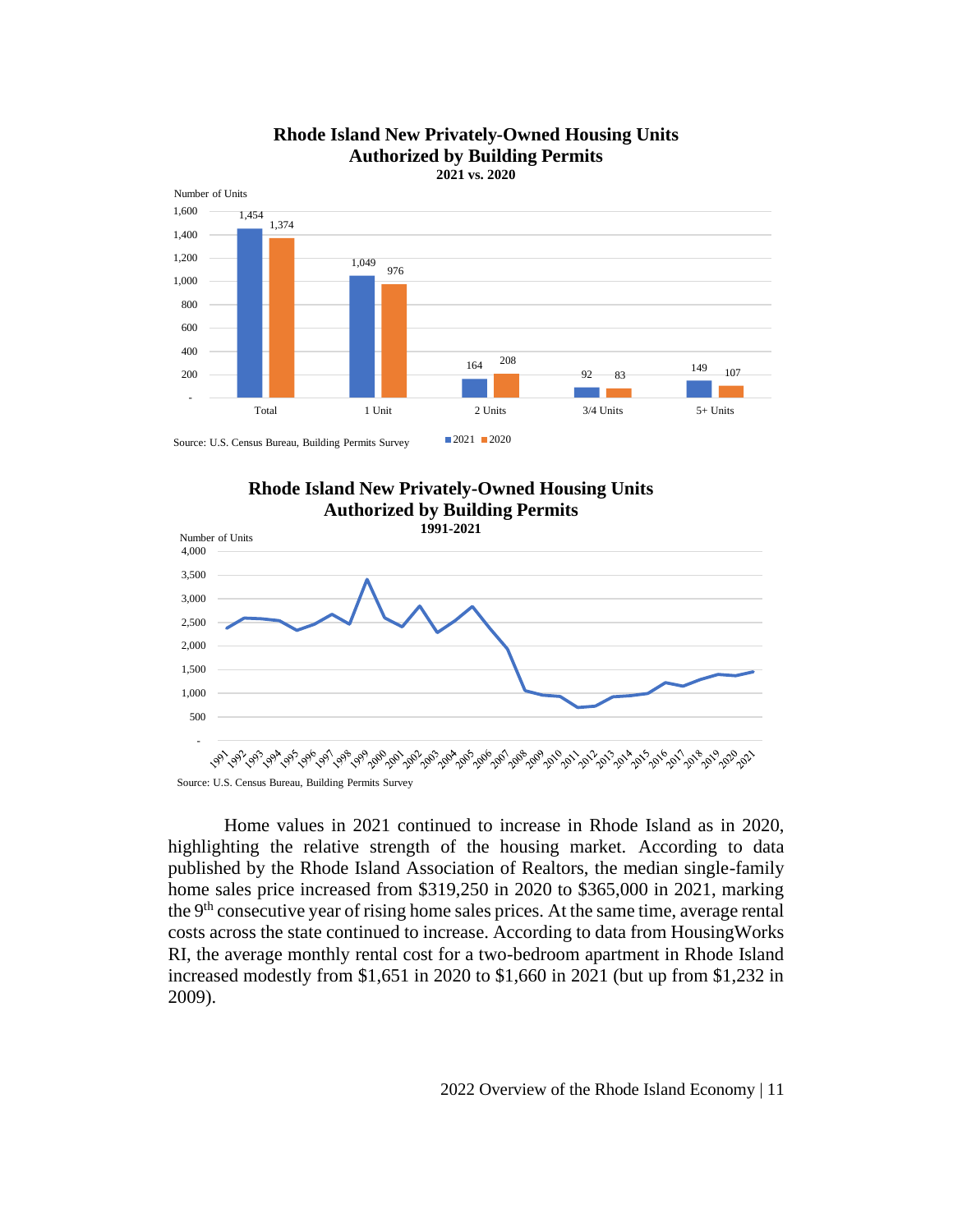





#### *International Trade*

International trade rebounded in Rhode Island in 2021 as the global economy began to recover from the COVID-19 pandemic. In Rhode Island, exports increased 25.6 percent (from \$2.4B in 2020 to \$3.0B in 2021), while imports increased 5.6 percent (from \$8.8B in 2020 to \$9.3B in 2021). Export growth was driven in particular by increases in exports of Miscellaneous Manufactured Commodities (52.0 percent), Waste and Scrap (34.0 percent), and Primary Metal Manufacturing (23.4 percent). On a national level, exports increased 18.5 percent, while imports increased 20.5 percent.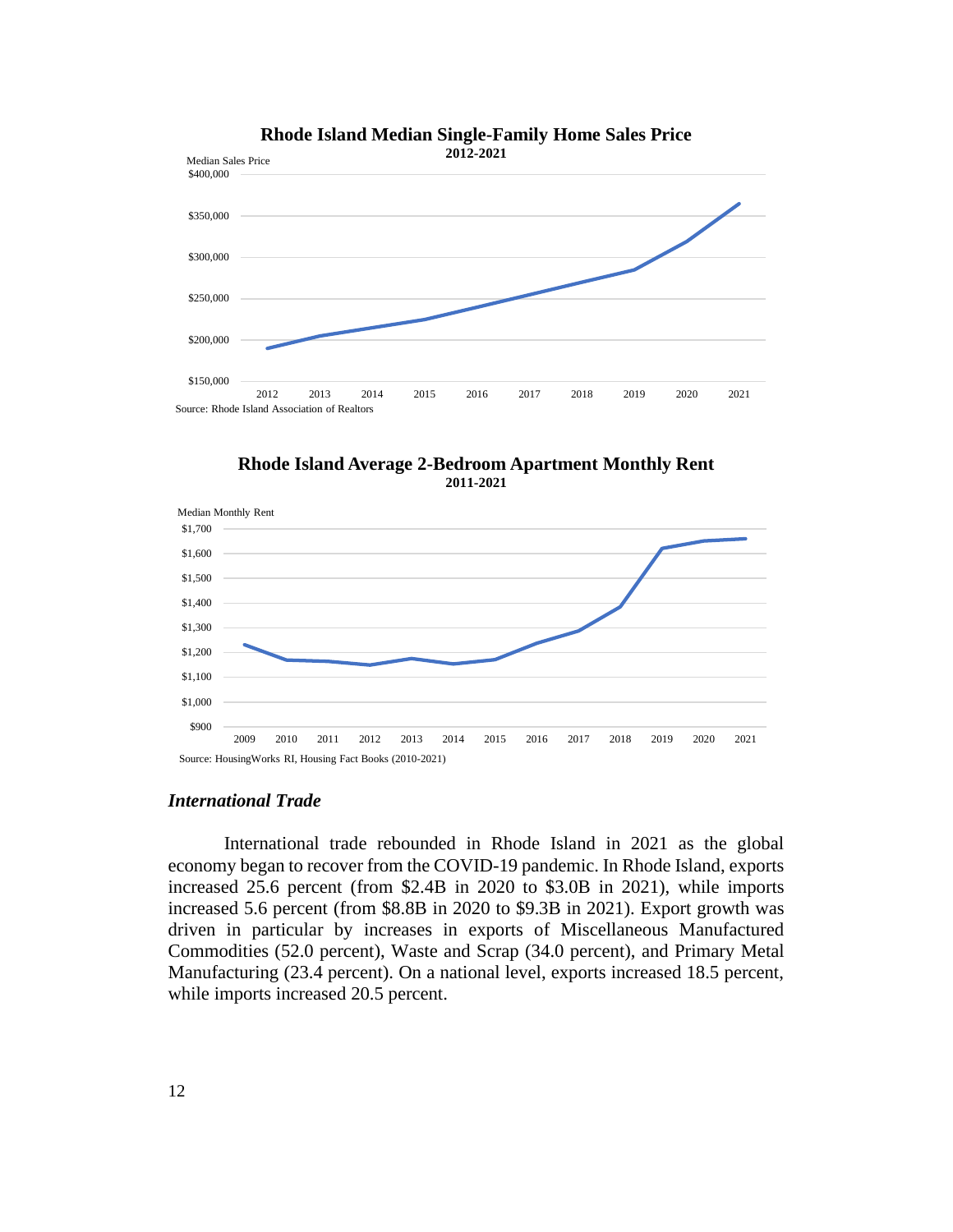

Source: U.S. Census Bureau, Foreign Trade Division

Rhode Island's top-5 trading partners for exports were Italy (\$464.2M), Canada (\$459.4M), the Dominican Republic (\$318.7M), Mexico (\$164.7M), and Germany (\$158.5M). The top-5 product categories for exports were Waste and Scrap (\$810.9M), Chemicals (\$639.8M), Miscellaneous Manufactured Commodities (\$451.9M), Primary Metal Manufacturing (\$220.9M), and Computer and Electronic Products (\$156.6M). Rhode Island's top-5 trading partners for imports were Mexico (\$1.4B), Germany (\$1.3B), Canada (\$1.2B), China (\$875.0M), and Costa Rica (\$695.2M). The top-5 product categories for imports were Transportation Equipment (\$3.8B), Petroleum and Coal Products (\$1.9B), Miscellaneous Manufactured Commodities (\$1.4B), Non-Electrical Machinery (\$300.1M), and Primary Metal Manufacturing (\$267.8M).



#### **Rhode Island Top-5 Trading Partners, 2021**

2022 Overview of the Rhode Island Economy | 13

Source: U.S. Census Bureau, Foreign Trade Division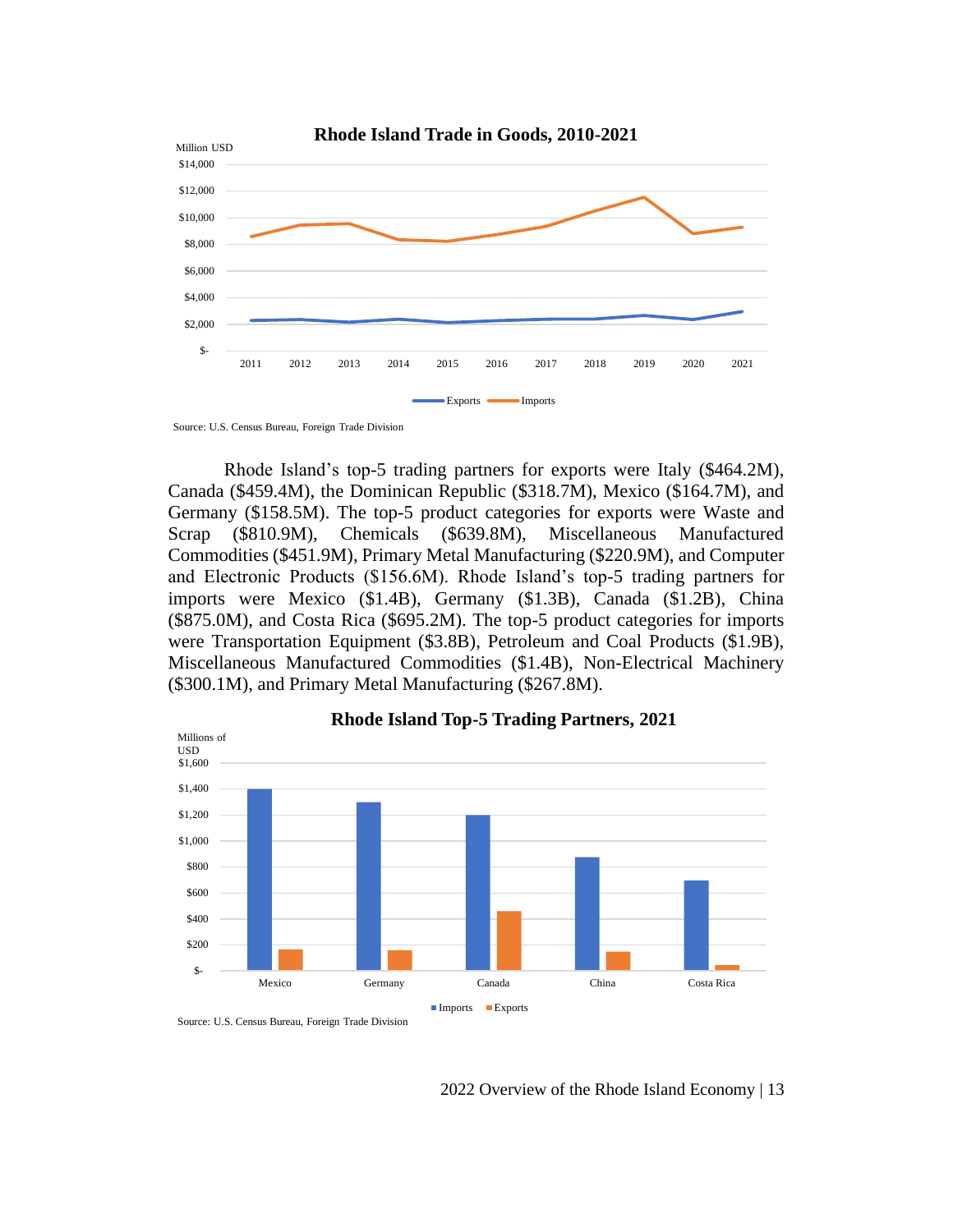#### *Population Trends*

Rhode Island, like the rest of the U.S., has an aging of the population that poses long-term structural challenges for the state's economy as older workers exit the labor market. The state's aging population highlights the long-term need to boost labor productivity through upskilling and other strategic investments as well as to attract and retain talent.



Source: U.S. Census Bureau, American Community Survey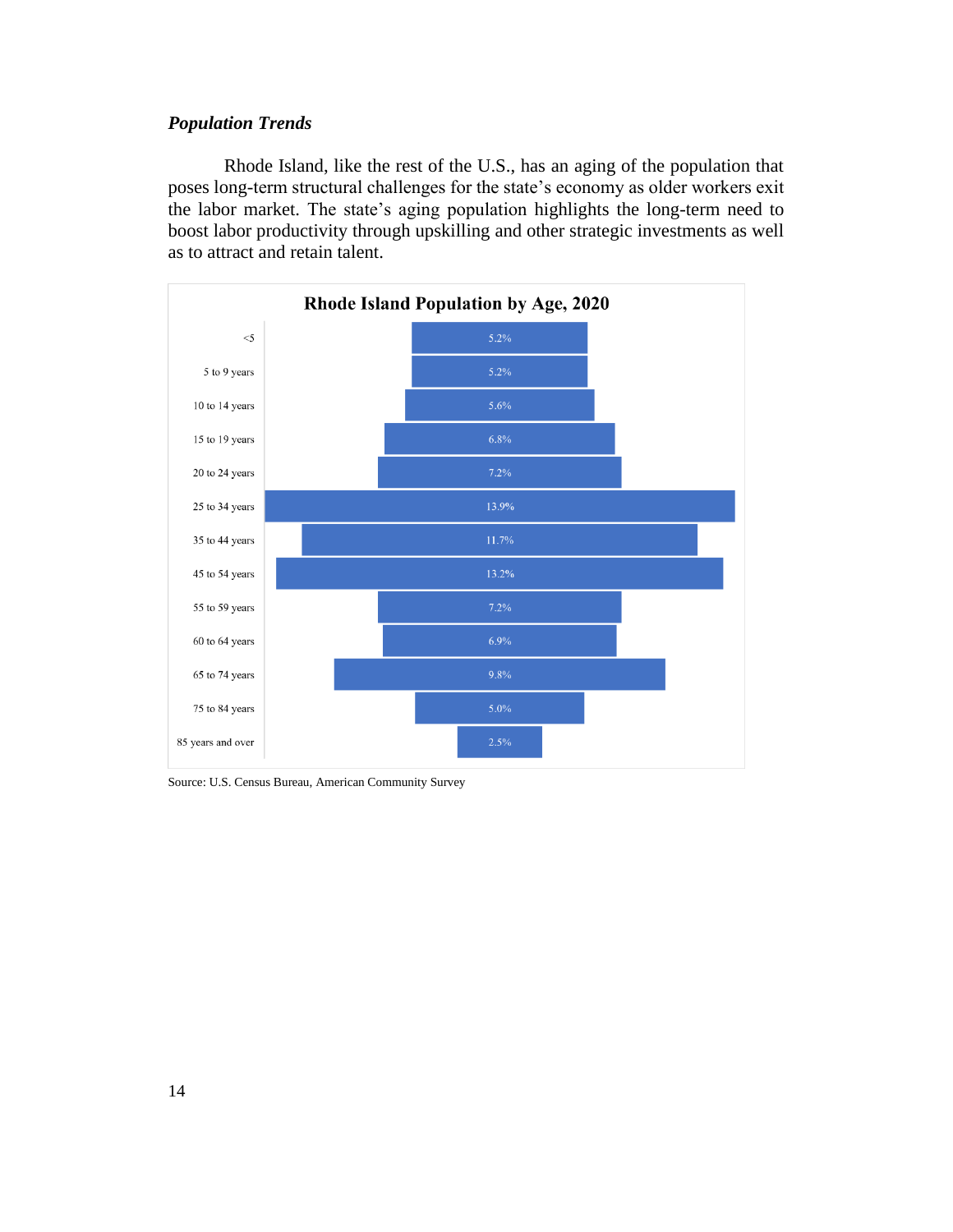#### CHAPTER 2

### 2022 AND BEYOND

Rhode Island's economy ended 2021 on a strong note, with signs of continued economic rebounding despite a rise in COVID-19 cases as a result of the Omicron variant. Given Rhode Island's strong vaccination record, the state's economic recovery is expected to carry over through 2022. Between December 2021 and March 2022, Rhode Island's unemployment rate fell from 4.5 percent to 3.4 percent (the largest decline among all 50 states), and the number of Rhode Island-based jobs increased from 488,000 in December 2021 to 491,700 in March 2022.

This strong economic performance has aligned with the positive economic forecasts at the global, national, and state levels heading into 2022. At the global level, the International Monetary Fund predicted a real GDP growth rate of 4.4 percent for the world economy (International Monetary Fund, 2022). At the national level, the Congressional Budget Office predicted a real GDP growth rate of 3.1 percent and a decline in the unemployment rate in 2022 (Congressional Budget Office, 2021). At the state level, Rhode Island's Revenue Estimating Conference forecasted a strong year for the state's labor market and overall economy.

Despite the promising forecasts for 2022, the future trajectory of the pandemic and the potential for additional COVID-19 variants as well as macroeconomic challenges will play important roles in determining economic growth in both Rhode Island and the U.S. At this point, however, the state's economy is continuing to experience a rebound after the COVID-related downturn.

#### *U.S. and Rhode Island Performance in Q1 2022*

The U.S. and Rhode Island economies have had a strong start to 2022. While GDP growth for this period has not yet been released at the time of writing, the unemployment rate for both the U.S. and Rhode Island continued to decrease in the first quarter of 2022. Between December 2021 and March 2022, the U.S. unemployment rate decreased from 3.9 percent to 3.6 percent. Over the same period, Rhode Island's unemployment rate decreased from 4.5 percent to 3.4

2022 Overview of the Rhode Island Economy | 15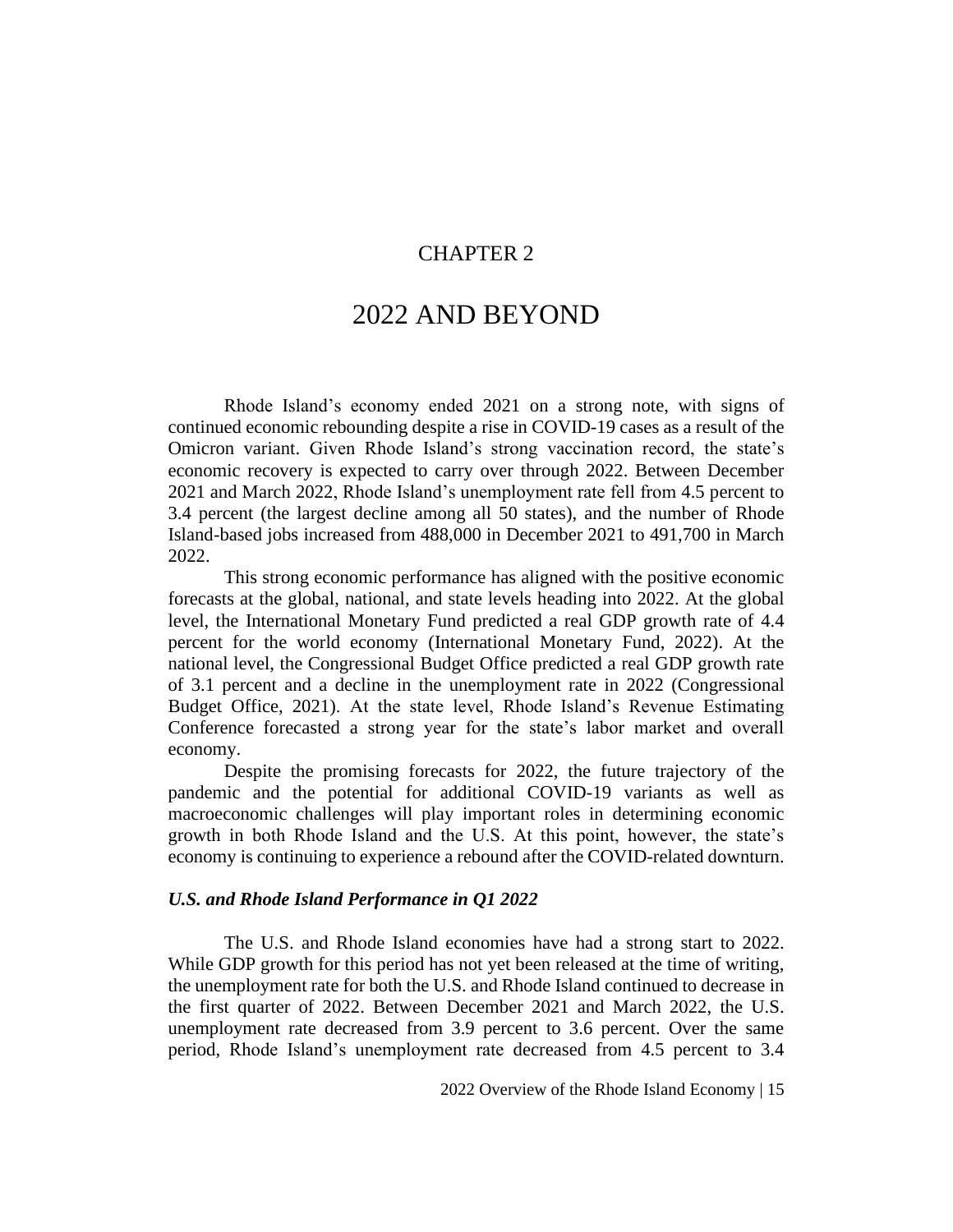percent, which brings Rhode Island modestly below the national average and below the respective rates for Massachusetts (4.3 percent), New York (4.6 percent), and Connecticut (4.6 percent). Over the same period, the net number of Rhode Islandbased jobs increased by 3,700, to 491,700 jobs. Private sector job growth was particularly strong in the sectors of Construction (1,400 jobs added), Retail Trade (1,300 jobs added), Education & Health Services (900 jobs added), and Leisure  $\&$ Hospitality (500 jobs added).



**Rhode Island Seasonally Adjusted Unemployment Rate**

#### *Revenue Estimating Conference*

Twice a year, Rhode Island's Revenue Estimating Conference meets to develop and adopt official estimates of the state's general revenue receipts. Members of the Conference include the State Budget Officer, the House Fiscal Advisor, the Senate Fiscal Advisor, and representatives from state agencies responsible for revenue sources. The Governor uses these official estimates when developing the state budget, and the General Assembly similarly relies on the official estimates when making appropriations. As part of revenue estimating process, the Conference regularly forecasts developments in the U.S. and Rhode Island economies. In 2021, economic forecasts from IHS Markit and the Department of Labor and Training informed the consensus economic forecasts adopted by the Conference.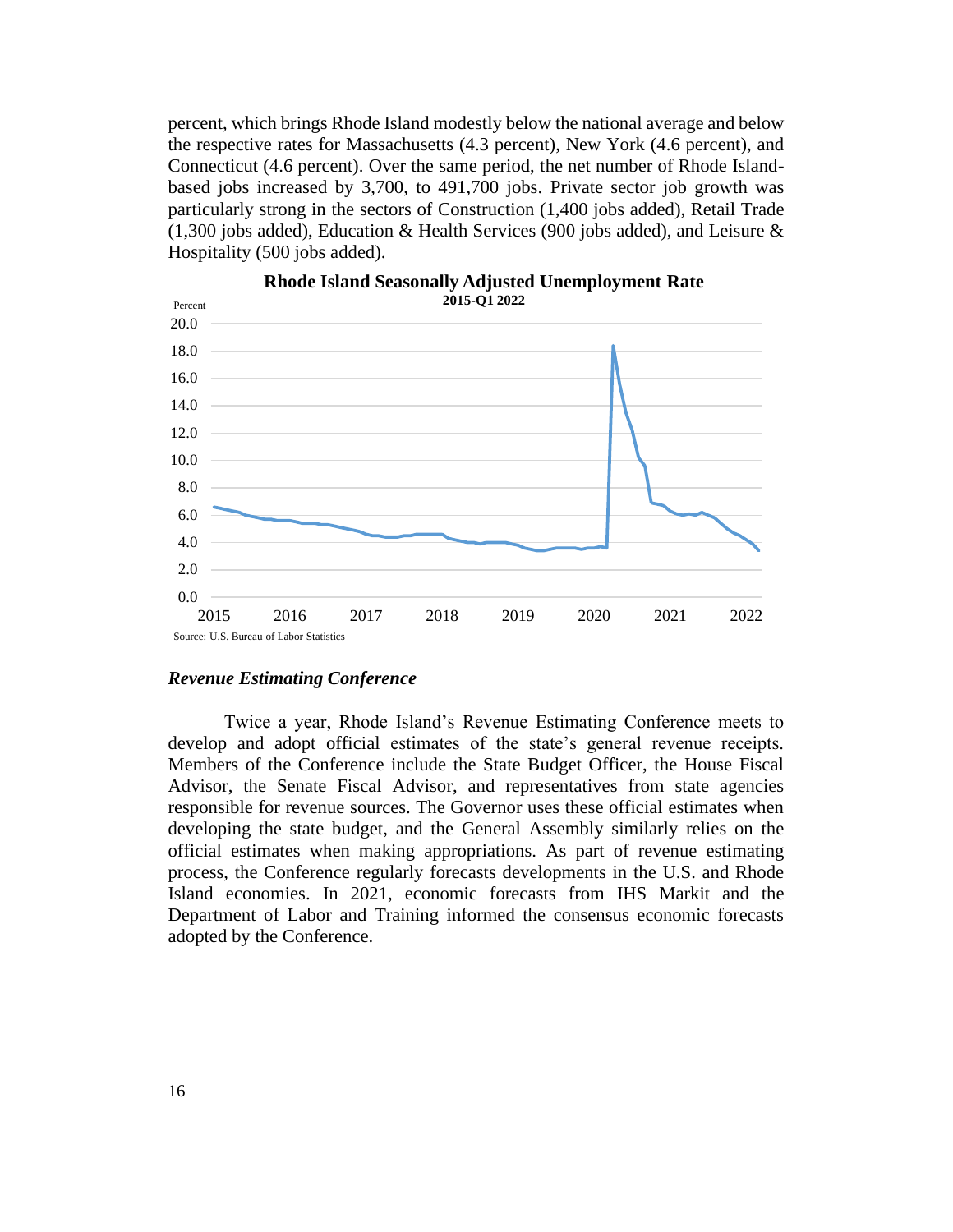| <b>November 2021 Consensus Economic Forecast</b> |               |               |         |               |               |               |               |               |  |  |
|--------------------------------------------------|---------------|---------------|---------|---------------|---------------|---------------|---------------|---------------|--|--|
|                                                  | <b>CY2020</b> | <b>CY2021</b> | CY 2022 | <b>CY2023</b> | <b>CY2024</b> | <b>CY2025</b> | <b>CY2026</b> | CY 2027       |  |  |
| <b>Nominal Level</b>                             |               |               |         |               |               |               |               |               |  |  |
| Nonfarm Employment (Thous.)                      | 459.5         | 474.0         | 494.2   | 504.9         | 509.7         | 511.7         | 512.8         | 513.6         |  |  |
| Personal Income (Millions \$)                    | 64,300        | 66,595        | 67,193  | 70,527        | 73,992        | 77,567        | 81,241        | 84,984        |  |  |
| Housing Starts (Thous.)                          | 1.2           | 1.3           | 1.4     | 1.3           | 1.4           | 1.4           | 1.4           | 1.3           |  |  |
| <b>Annual Growth Rates</b>                       |               |               |         |               |               |               |               |               |  |  |
| Nonfarm Employment Growth                        | $-8.8$        | 3.1           | 4.3     | 2.2           | 0.9           | 0.4           | 0.2           | 0.2           |  |  |
| Personal Income Growth                           | 7.3           | 3.6           | 0.9     | 5.0           | 4.9           | 4.8           | 4.7           | 4.6           |  |  |
| Wage and Salaries Income Growth                  | 0.5           | 5.4           | 8.3     | 5.7           | 4.9           | 4.6           | 4.4           | 4.4           |  |  |
| Dividends, Interest and Rent Growth              | $-0.7$        | 0.5           | 3.1     | 4.3           | 4.6           | 4.9           | 5.3           | 5.3           |  |  |
| Personal Consumption Expenditures Growth         | $-3.8$        | 10.1          | 6.8     | 4.2           | 4.6           | 4.8           | 5.0           | 5.0           |  |  |
| Consumer Price Index (US)                        | 1.2           | 4.3           | 3.0     | 2.1           | 2.1           | 2.3           | 2.3           | 2.4           |  |  |
| Rates                                            |               |               |         |               |               |               |               |               |  |  |
| Unemployment Rate (RI)                           | 9.5           | 6.0           | 4.4     | 3.8           | 3.7           | 3.9           | 4.0           | 4.1           |  |  |
|                                                  | FY 2020       | FY2021        | FY 2022 | <b>FY2023</b> | FY 2024       | FY 2025       | <b>FY2026</b> | <b>FY2027</b> |  |  |
| <b>Nominal Level</b>                             |               |               |         |               |               |               |               |               |  |  |
| Nonfarm Employment (Thous.)                      | 482.8         | 462.8         | 485.3   | 500.9         | 507.6         | 511.0         | 512.3         | 513.2         |  |  |
| Personal Income (Millions \$)                    | 62,447        | 65,914        | 65,837  | 68,926        | 72,236        | 75,772        | 79,395        | 83,102        |  |  |
| <b>Housing Starts (Thous.)</b>                   | 1.3           | 1.3           | 1.3     | 1.4           | 1.4           | 1.4           | 1.4           | 1.3           |  |  |
| <b>Annual Growth Rates</b>                       |               |               |         |               |               |               |               |               |  |  |
| Nonfarm Employment Growth                        | $-3.9$        | $-4.1$        | 4.9     | 3.2           | 1.3           | 0.7           | 0.3           | 0.2           |  |  |
| Personal Income Growth                           | 6.5           | 5.6           | $-0.1$  | 4.7           | 4.8           | 4.9           | 4.8           | 4.7           |  |  |
| Wage and Salaries Income Growth                  | 1.5           | 2.7           | 8.1     | 6.6           | 5.2           | 4.7           | 4.5           | 4.4           |  |  |
| Dividends, Interest and Rent Growth              | 0.7           | $-1.2$        | 2.3     | 3.8           | 4.5           | 4.7           | 5.1           | 5.3           |  |  |
| <b>Personal Consumption Expenditures Growth</b>  | $-1.0$        | 3.1           | 9.3     | 5.0           | 4.3           | 4.8           | 4.9           | 5.0           |  |  |
| <b>Consumer Price Index (US)</b>                 | 1.6           | 2.3           | 4.6     | 2.0           | 2.1           | 2.2           | 2.3           | 2.3           |  |  |
| Rates                                            |               |               |         |               |               |               |               |               |  |  |
| Unemployment Rate (RI)                           | 6.2           | 8.4           | 5.0     | 3.9           | 3.8           | 3.8           | 4.0           | 4.1           |  |  |

The 2021 consensus economic forecast projected consistent growth for Rhode Island's economy in the post-pandemic years. The Revenue Estimating Conference forecasted that nonfarm employment would increase in 2022 to 494,200 and continue increasing over the coming years, reaching 513,600 by 2027 (Codega, Reynolds Ferland, & Whitney, 2021). Similarly, it predicted that the state's unemployment rate would decrease to 4.4 percent in 2022 and remain consistently lower, before increasing modestly to 4.1 percent in 2027 (Codega, Reynolds Ferland, & Whitney, 2021). The Conference highlighted the potential impact of changes in consumer spending, the labor forecast, and inflation on Rhode Island's economic forecast (Codega, Reynolds Ferland, & Whitney, 2021).

#### *Other Economic Forecasts*

Economic forecasts for the global and U.S. and economies in 2022 had largely positive projections for the economic recovery from the COVID-19 pandemic.

• Congressional Budget Office: In its 2021 *Update to the Budget and Economic Outlook: 2021 to 2031*, the Congressional Budget Office forecasted an inflation-adjusted GDP growth rate of 3.1 percent in 2022

2022 Overview of the Rhode Island Economy | 17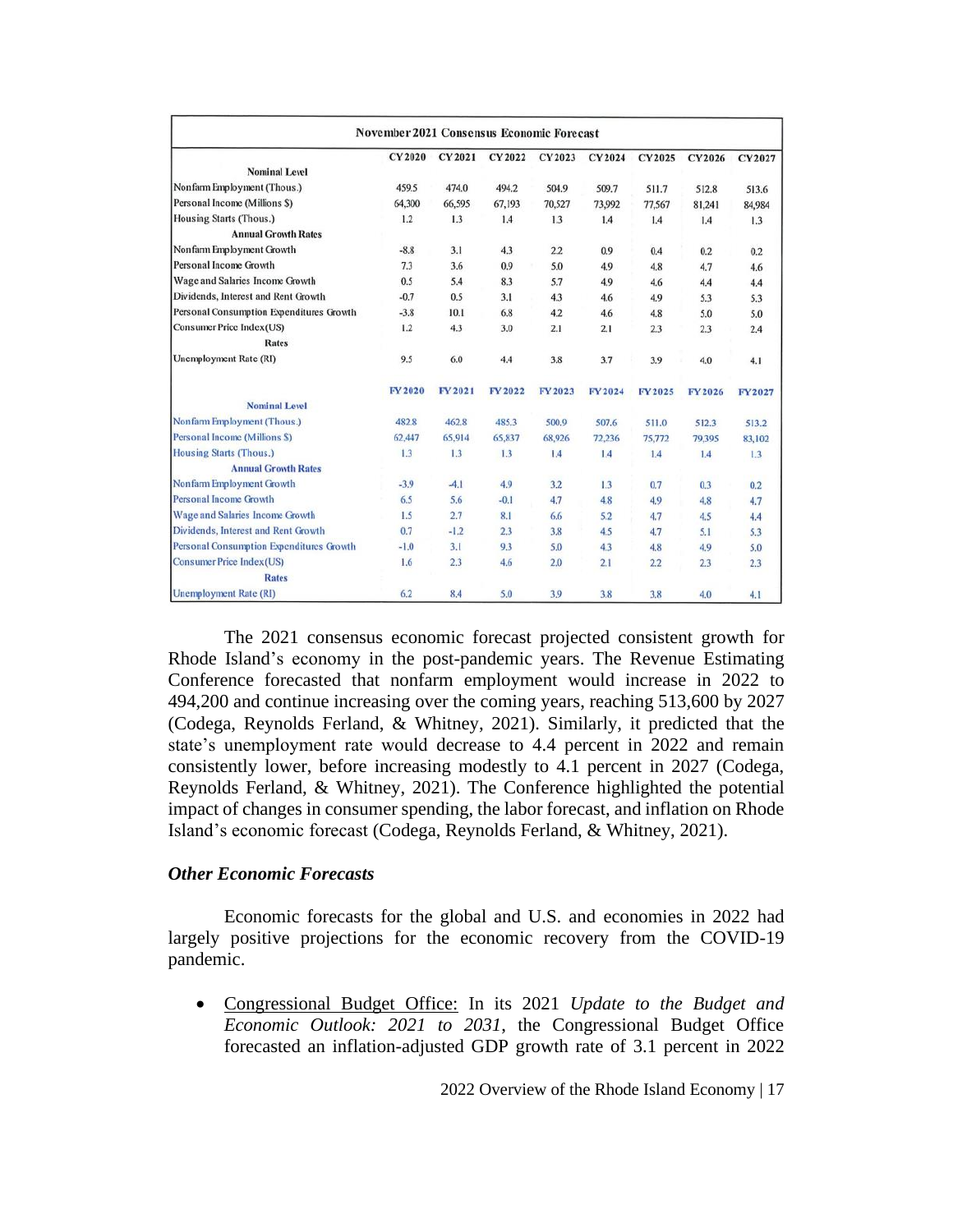with an average real GDP growth rate of 1.4 percent for the rest of the decade (Congressional Budget Office, 2021). It also projected that the national unemployment rate would be 3.8 percent in 2022 before increasing slightly to an average annual unemployment rate of 4.3 percent for the rest of the decade (Congressional Budget Office, 2021).

• International Monetary Fund: In its January 2022 *World Economic Outlook*, the International Monetary Fund forecasted real GDP growth rates of 4.0 percent for the U.S. and 4.4 percent for the world economy (International Monetary Fund, 2022). It noted, however, the potential impact of rising COVID-19 caseloads, disruptions in the global economic recovery, and rising inflation as future challenges (International Monetary Fund, 2022).

#### *Rhode Island Rebounds*

As Rhode Island's economy continued to recover from the pandemicrelated downturn and as we continue to encounter COVID variant-related challenges, Governor Dan McKee submitted his Rhode Island Rebounds budget amendment, which was passed by the Rhode Island Senate and House of Representatives. The amendment, which totaled \$119 million, aims to support components of the Rhode Island economy that were most impacted by the COVID-19 pandemic, including small businesses and tourism, while supporting the recovery through investments in housing and childcare. Specifically, Rhode Island Rebounds included \$32 million for small businesses impacted by COVID-19, \$38.5 million for children and families, \$29.5 million for affordable housing, housing stability, and broadband, and \$13 million for the tourism, hospitality, and event industries.

These funds will serve as a significant source of relief and investment for Rhode Island businesses as well as the broader Rhode Island economy as it rebounds from the pandemic. In particular, support for Rhode Island's vital small businesses as well as its tourism, hospitality, and event industries will support the recovery of these businesses and strengthen their resiliency over the long term.

#### *Additional Challenges Ahead*

While Rhode Island is seeing declining unemployment and other positive trends so far in 2022, there are several potential challenges on the horizon. As in much of the U.S., one particular challenge that Rhode Island continues to face is workforce shortages. While Rhode Island's unemployment rate has decreased to below pre-pandemic levels and total employment has increased from January to March 2022, the state's total employment and labor force participation rate remain below pre-pandemic levels. As a result, many employers have reported labor shortages and have faced difficulty in hiring. It is not yet clear whether this trend is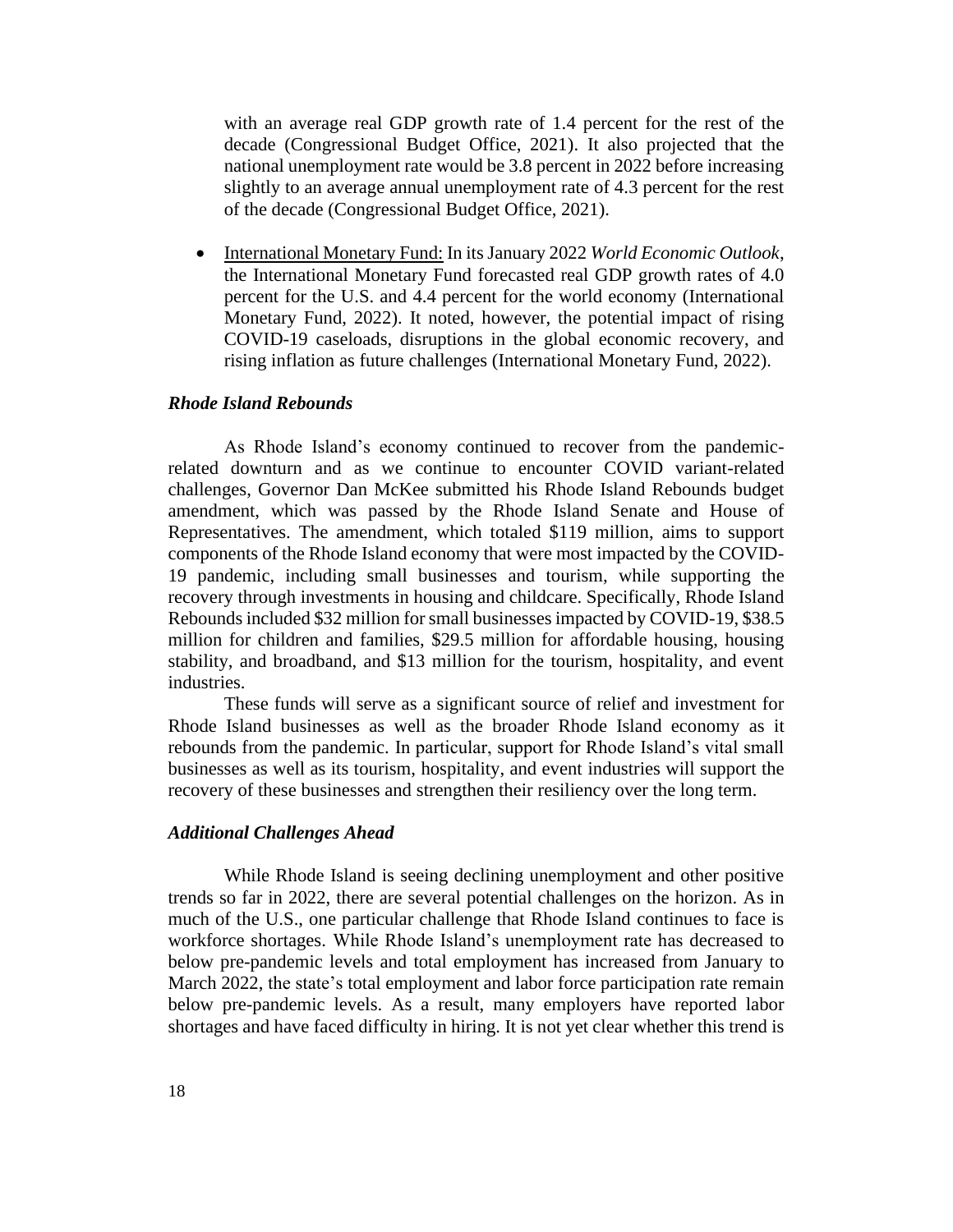a short-term consequence of the pandemic or reflects a longer-term shift in labor markets.

Another potential challenge for Rhode Island and the U.S. more broadly is continued increases in inflation and the resulting rise in interest rates. As a result of factors including pent-up savings, disruptions in global supply chains, robust consumer demand, and rising energy prices, the U.S. is currently facing high levels of inflation, with the Consumer Price Index rising 8.5 percent in March 2022 alone. In order to address rising inflation, the Federal Reserve is increasing interest rates, expecting to increase rates to 1.9 percent by the end of the year. Inflation and rising interest rates therefore present a potential risk for the U.S. and Rhode Island economies, with increased concerns about triggering a future economic downturn.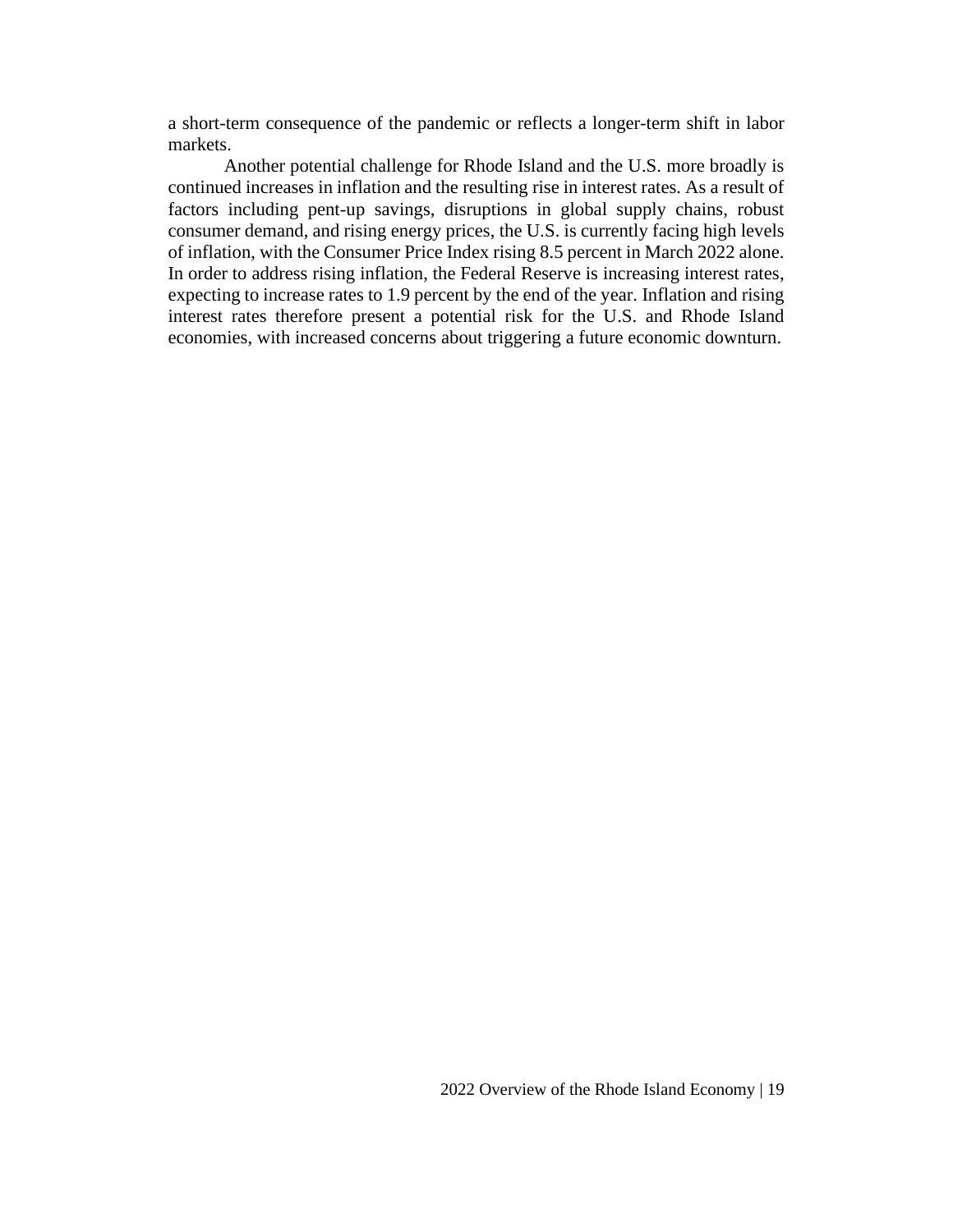#### **CONCLUSION**

While the COVID-19 pandemic brought the state's economic momentum to an abrupt halt in the early months of 2020, Rhode Island's economy delivered a strong performance in 2021, supported by the state's sound reopening strategy and successful vaccination campaign. The state's declining unemployment rate and robust GDP growth provide an encouraging outlook for 2022.

Nevertheless, the success of the U.S. and Rhode Island economies in 2022 and beyond largely revolves around the future course of the COVID-19 pandemic and global trends. State and federal governments will need to be prepared for future waves in response to new variants of COVID-19 and have the capacity to adopt future preventative public health measures. Moreover, macroeconomic challenges, including supply chain disruptions and inflation, threaten the ongoing economic recovery. As the International Monetary Fund noted in January 2022, "The emergence of new COVID-19 variants could prolong the pandemic and induce renewed economic disruptions. Moreover, supply chain disruptions, energy price volatility, and localized wage pressures mean uncertainty around inflation and policy paths is high. As advanced economies lift policy rates, risks to financial stability and emerging market and developing economies' capital flows, currencies, and fiscal positions—especially with debt levels having increased significantly in the past two years—may emerge" (International Monetary Fund, 2022).

As a result of these challenges and disruptions, Rhode Island will need to take several actions to fully restore its economy and ensure a more resilient and sustainable future. These include, but are not limited to, assisting COVID-impacted industries and small businesses, expanding workforce development, cultivating advanced industries, continuing improvements to the business climate, investing in transportation, infrastructure, and quality of place, and investing in housing. In particular, investments and support for advanced industries, including the blue economy, life sciences, and advanced manufacturing, will help further strengthen Rhode Island's regional advantages and ensure sustained economic growth across the state. Moreover, while Rhode Island's workforce continues to age, targeted investments in supportive and accessible housing for seniors will be essential. At the same time, investments in housing that is suitable for young people and remote workers (as well as investments in housing affordability across the state) and investments in growing industries will help attract and retain workers in our state and ensure Rhode Island's continued economic vibrancy.

Federal stimulus measures over the past year, including the American Rescue Plan and the Infrastructure Investment and Jobs Act, as implemented locally, will continue to play a pivotal role in stimulating and supporting these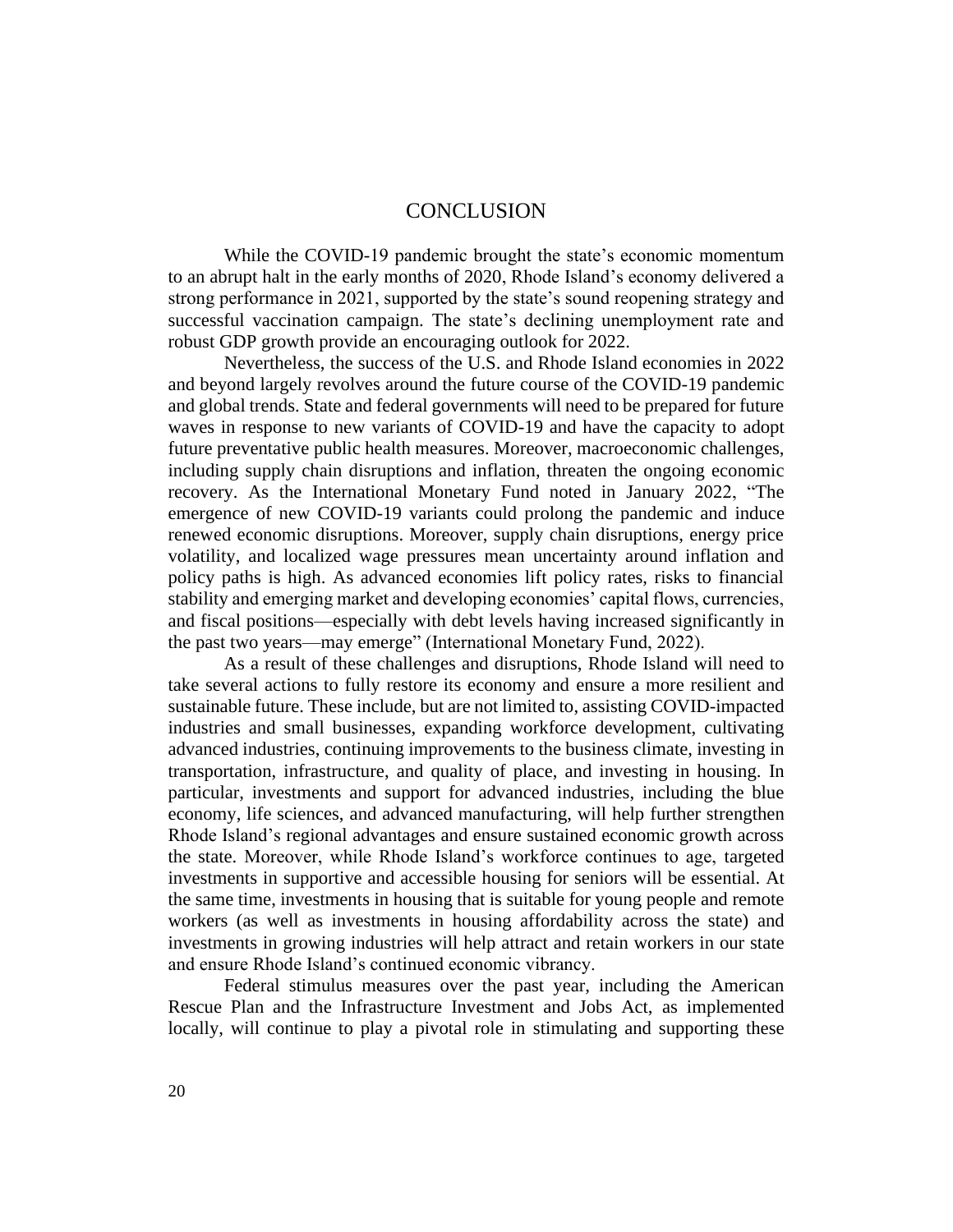investments. Initiatives and investments underway will help pave the way for a resilient, prosperous, and vibrant economy in Rhode Island for decades to come.

# **NOTES**

The figures and estimates provided in the 2022 Overview of the Rhode Island Economy are principally based on data accessed in April 2022 and EOC calculations from these data. Generally, labor market data and statistics are from the Rhode Island Department of Labor and Training and U.S. Bureau of Labor Statistics. GDP and personal income data are from the U.S. Bureau of Economic Analysis. Housing market data are from the U.S. Census Bureau surveys, HousingWorks RI, and the Rhode Island Association of Realtors. Population data are from the U.S. Census Bureau. International trade data are from the U.S. Census Bureau's Foreign Trade Division.

Unless otherwise noted, all dollar figures are in current dollars and all employment data and statistics are based on seasonally adjusted data.